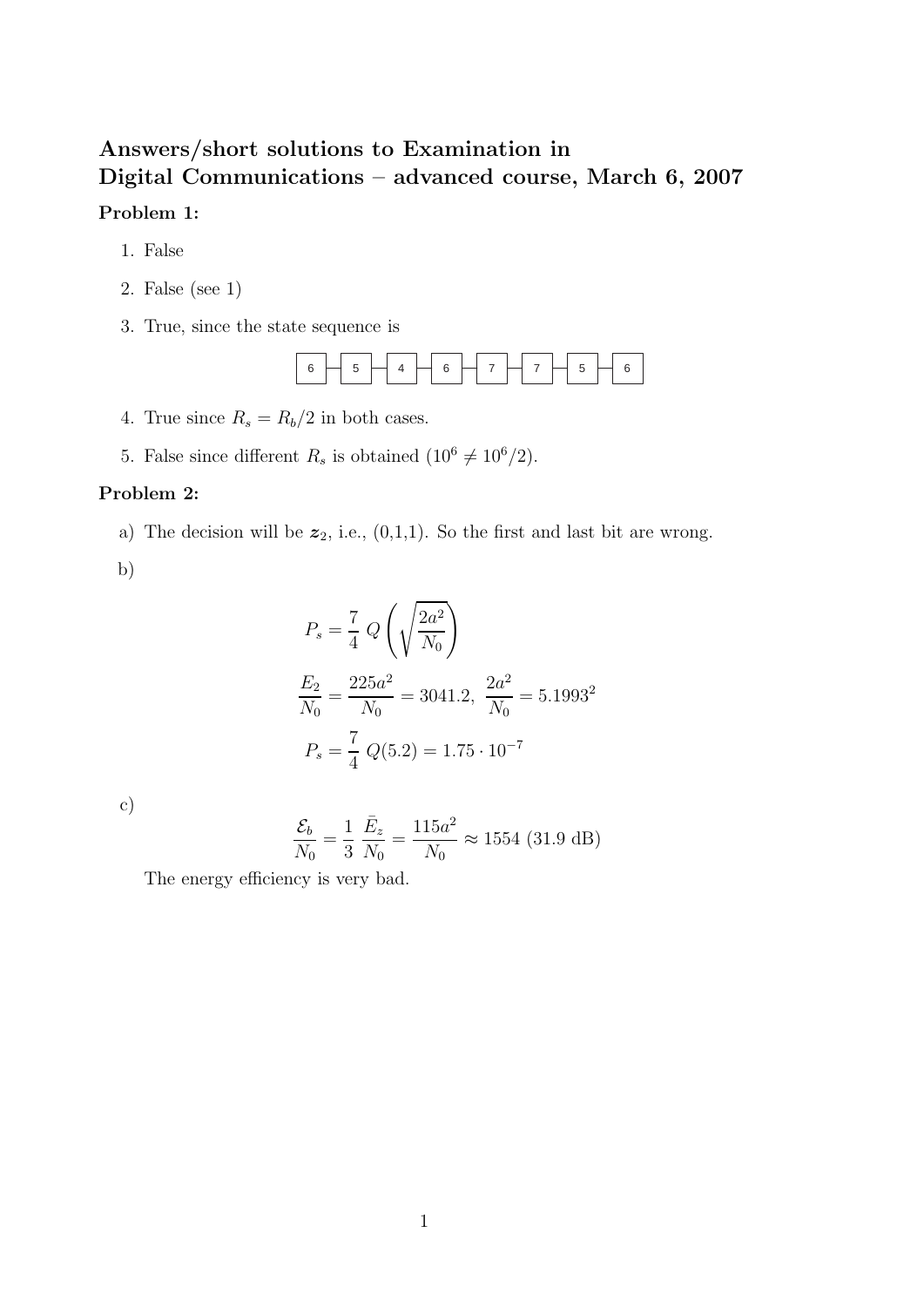### **Problem 3:**

a)

$$
D_{r,z_4}^2 = D_{r,z_0}^2 = \frac{a^2}{64} + \frac{a^2}{16} = \frac{5a^2}{64}
$$

$$
D_{r,z_6}^2 = a^2/64, \quad D_{r,z_2}^2 = 9a^2/64
$$



b) See the compendium.

#### **Problem 4:**

a) i)

$$
C_1 = W_1 \log_2 \left( 1 + \frac{\alpha_1^2}{N_0 W_1} \cdot \frac{N_0 W_1}{\alpha_1^2} \cdot 3 \right) = 2W_1 = C_{tot}
$$

$$
\frac{\mathcal{E}_b}{N_0} = \frac{\alpha_1^2}{2W_1 N_0} \cdot \frac{N_0 W_1}{\alpha_1^2} \cdot 3 = 3/2
$$

ii)

$$
C_1 = W_1 \log_2 \left( 1 + \frac{\alpha_1^2}{N_0 W_1} \frac{N_0 W_1}{\alpha_1^2} 4 \right) = W_1 \log_2(5) = 2.3219 W_1
$$
  
\n
$$
C_2 = W_2 \log_2 \left( 1 + \frac{\alpha_2^2}{N_0 W_2} \frac{N_0 W_1}{\alpha_1^2} 4 \right) =
$$
  
\n
$$
= 4W_1 \log_2 \left( 1 + \frac{\alpha_1^2 N_0 W_1 4}{4N_0 4W_1 \alpha_1^2} \right) = 4W_1 \log_2(5/4) = 1.2877 W_1
$$
  
\n
$$
C_{tot} = 3.61 W_1
$$
  
\n
$$
S_1 = N_1 W_1 4 + N_1 W_2 = 5
$$

$$
\frac{\mathcal{E}_b}{N_0} = \frac{N_0 W_1 4 + N_0 W_1}{3.61 W_1 N_0} = \frac{5}{3.61} = 1.385
$$

Low  $P_{sent} \Rightarrow$  only the best channel is used (waterfilling).